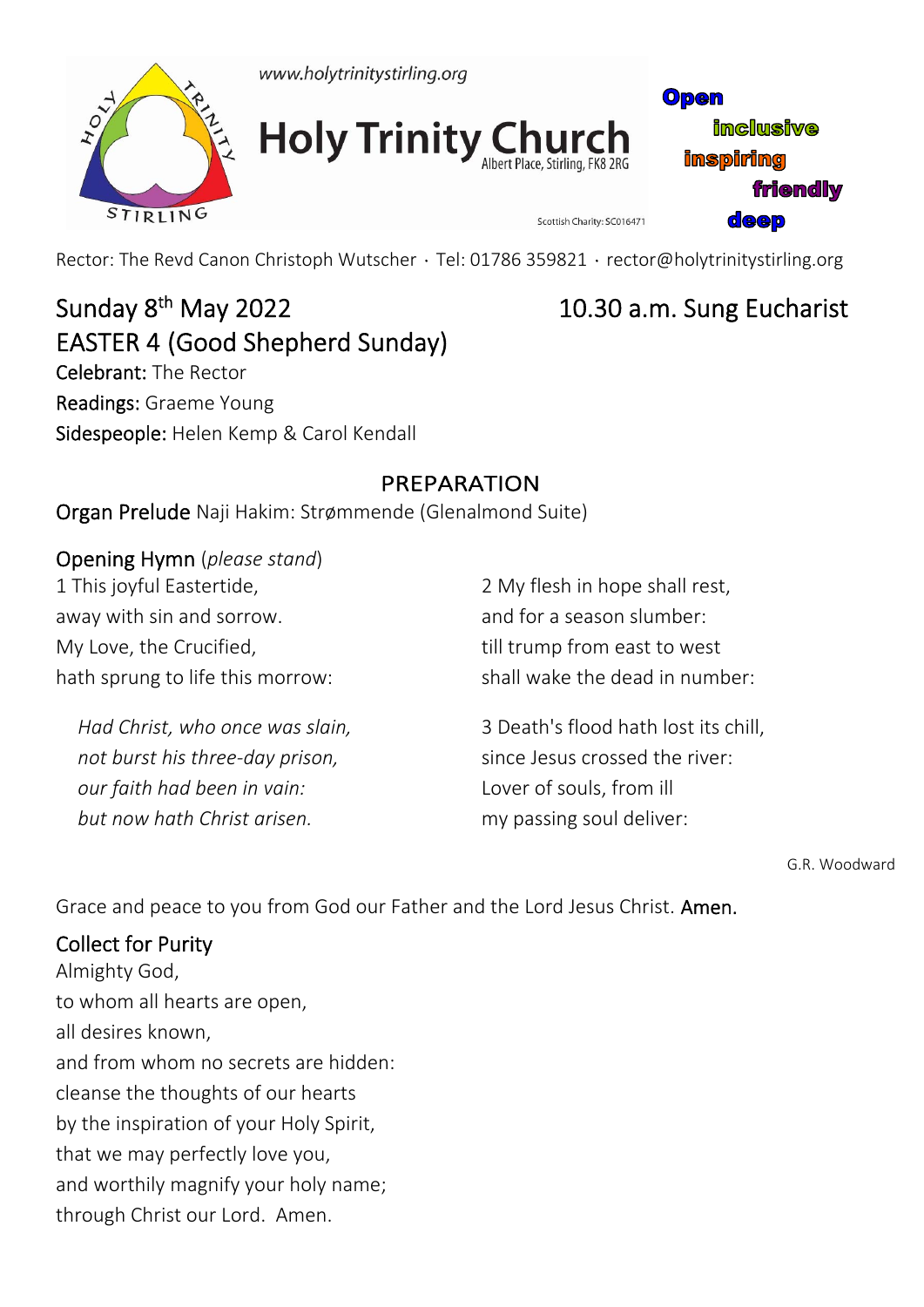### Confession and Absolution

God is love and we are God's children, there is no room for fear in love. We love because God loved us first. Let us confess our sins in penitence and faith.

#### *Silence*

God our Father, we confess to you and to our fellow members in the Body of Christ that we have sinned in thought, word and deed, and in what we have failed to do. We are truly sorry. Forgive us our sins, and deliver us from the power of evil. For the sake of your Son who died for us, Jesus Christ, our Lord.

God, who is both power and love, forgive us and free us from our sins, heal and strengthen us by the Holy Spirit and raise us to new life in Christ our Lord. **Amen.** 

#### Gloria Kilcreggan Mass (*see separate music sheet*) (*please stand*)

*Glory to God, to God in the highest, and peace to his people on earth. Lord God, heavenly King, almighty God and Father, we worship you, we give you thanks, we praise you for your glory, we worship you, we give you thanks, we praise you for your glory. Glory to God, to God in the highest, and peace to his people on earth. Glory to God, to God in the highest, and peace to his people on earth. Lord Jesus Christ, only Son of the Father, Lord God, Lamb of God, you take away the sin of the world: have mercy on us, you are seated at the right hand of the Father: receive our prayer, receive our prayer. For you alone are the Holy One, you alone are the Lord, you alone are the Most High, Jesus Christ, you alone are the Most High Jesus Christ, with the Holy Spirit, in the glory of God, of God the Father. Amen, Amen.*

### Collect

O God, the light of whose truth stretches out to those who go astray, that they may return to the path of righteousness: give your grace to all who profess themselves Christians, that they may cast out what is harmful, and pursue all that gives life; through Jesus Christ, our Lord, who lives and reigns with you, in the unity of the Holy Spirit, one God, world without end. Amen.

### THE LITURGY OF THE WORD

#### First Reading: Acts 9.36‐43 (*please sit*)

Now in Joppa there was a disciple whose name was Tabitha, which in Greek is Dorcas. She was devoted to good works and acts of charity. 37 At that time she became ill and died. When they had washed her, they laid her in a room upstairs. <sup>38</sup> Since Lydda was near Joppa, the disciples, who heard that Peter was there, sent two men to him with the request, 'Please come to us without delay.' <sup>39</sup> So Peter got up and went with them; and when he arrived, they took him to the room upstairs. All the widows stood beside him, weeping and showing tunics and other clothing that Dorcas had made while she was with them. <sup>40</sup> Peter put all of them outside, and then he knelt down and prayed. He turned to the body and said, 'Tabitha, get up.' Then she opened her eyes, and seeing Peter, she sat up. <sup>41</sup> He gave her his hand and helped her up. Then calling the saints and widows, he showed her to be alive. <sup>42</sup> This became known throughout Joppa, and many believed in the Lord. 43 Meanwhile he stayed in Joppa for some time with a certain Simon, a tanner.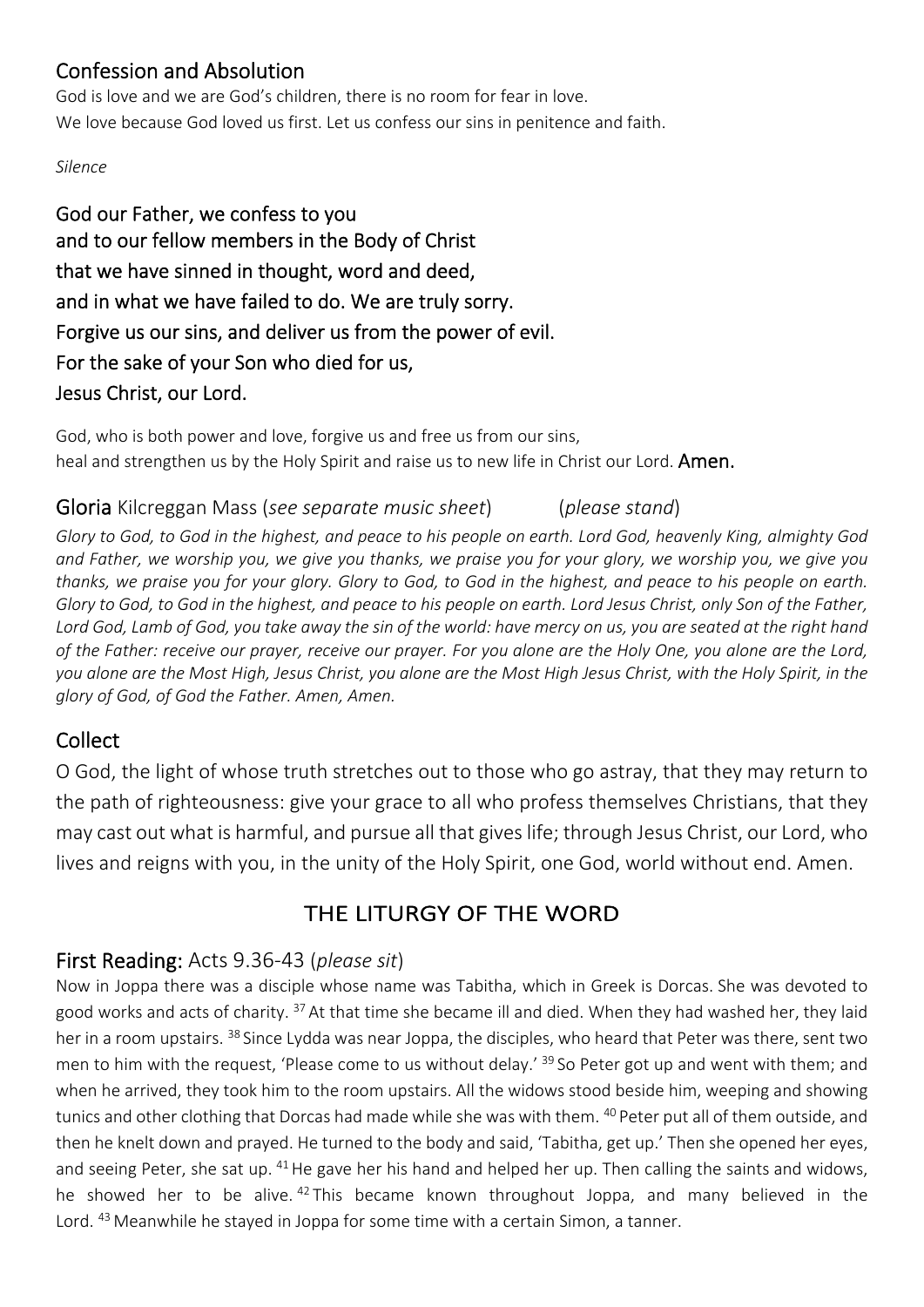Psalm 23 (*please join in saying the text in bold, pausing shortly at the \*asterisk*) *Refrain:* The Lord is my shepherd, I shall not want.

The Lord is my shepherd;\* I shall not be in want.

#### He makes me lie down in green pastures\* and leads me beside still waters.

He revives my soul\* and guides me along right pathways for his name's sake.

#### Though I walk through the valley of the shadow of death, I shall fear no evil;\* for you are with me; your rod and your staff, they comfort me.

You spread a table before me in the presence of those who trouble me;\* you have anointed my head with oil, and my cup is running over .

### Surely your goodness and mercy shall follow me all the days of my life,\* and I will dwell in the house of the Lord for ever.

### *Refrain:* The Lord is my shepherd, I shall not want.

### Second Reading: Revelation 5.11‐14

I, John, looked, and there was a great multitude that no one could count, from every nation, from all tribes and peoples and languages, standing before the throne and before the Lamb, robed in white, with palm branches in their hands. 10 They cried out in a loud voice, saying, 'Salvation belongs to our God who is seated on the throne, and to the Lamb!' <sup>11</sup> And all the angels stood around the throne and around the elders and the four living creatures, and they fell on their faces before the throne and worshipped God, <sup>12</sup> singing, 'Amen! Blessing and glory and wisdom and thanksgiving and honour and power and might be to our God for ever and ever! Amen.' 13 Then one of the elders addressed me, saying, 'Who are these, robed in white, and where have they come from?' 14 I said to him, 'Sir, you are the one that knows.' Then he said to me, 'These are they who have come out of the great ordeal; they have washed their robes and made them white in the blood of the Lamb. <sup>15</sup> For this reason they are before the throne of God, and worship him day and night within his temple, and the one who is seated on the throne will shelter them. <sup>16</sup> They will hunger no more, and thirst no more; the sun will not strike them, nor any scorching heat;  $^{17}$  for the Lamb at the centre of the throne will be their shepherd, and he will guide them to springs of the water of life, and God will wipe away every tear from their eyes.'





Bernadette Farrell © 1988,1991 Oregon Catholic Press OneLicense # A‐632863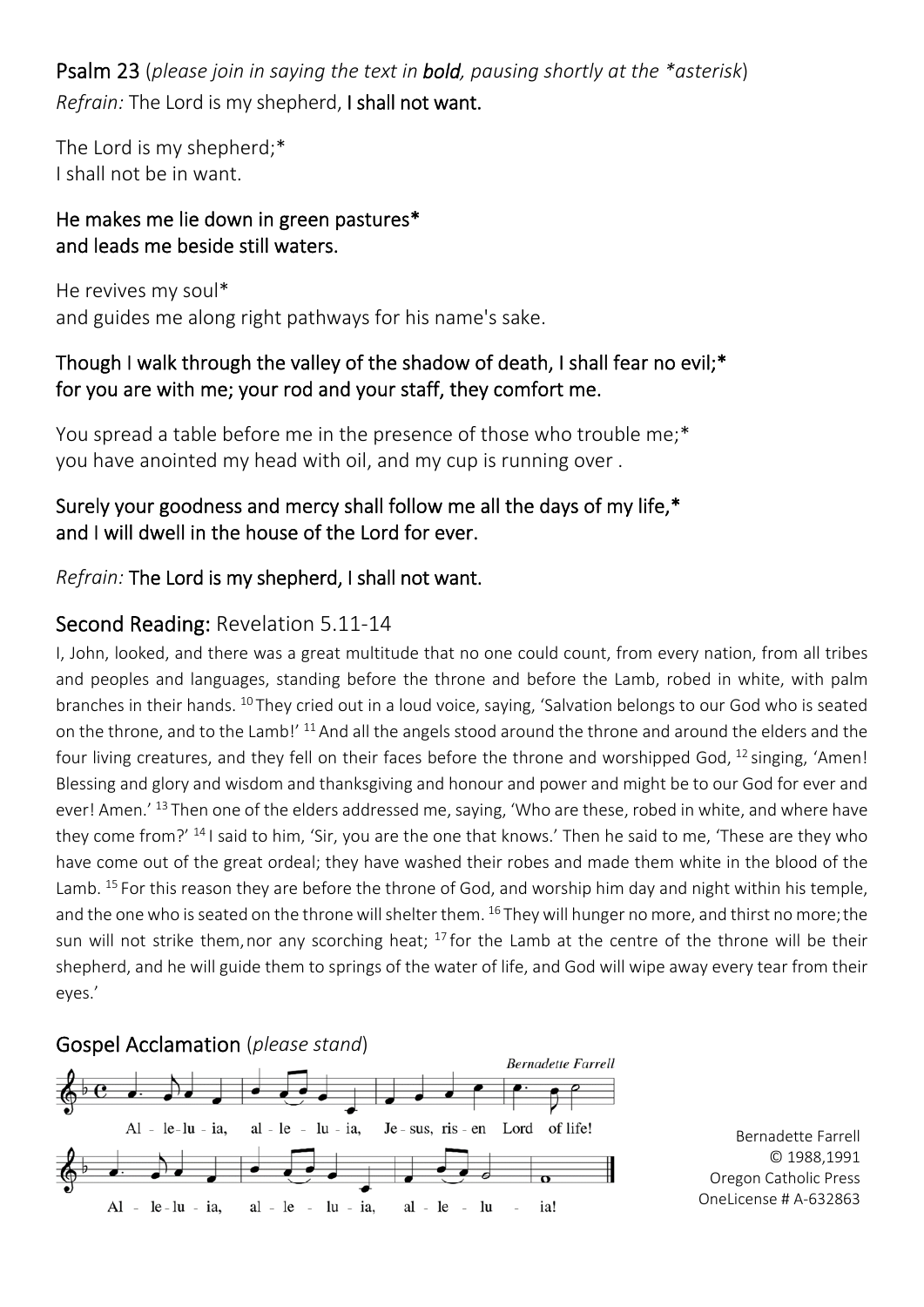#### Gospel: John 10.22‐30 (*please stand*) *When it is announced:* Glory to Christ our Saviour.

At that time the festival of the Dedication took place in Jerusalem. It was winter, <sup>23</sup> and Jesus was walking in the temple, in the portico of Solomon. 24 So the Jews gathered around him and said to him, 'How long will you keep us in suspense? If you are the Messiah, tell us plainly.' 25 Jesus answered, 'I have told you, and you do not believe. The works that I do in my Father's name testify to me; <sup>26</sup> but you do not believe, because you do not belong to my sheep. <sup>27</sup> My sheep hear my voice. I know them, and they follow me. <sup>28</sup> I give them eternal life, and they will never perish. No one will snatch them out of my hand. <sup>29</sup> What my Father has given me is greater than all else, and no one can snatch it out of the Father's hand. <sup>30</sup> The Father and I are one.'

Give thanks to the Lord for this glorious Gospel. Praise to Christ our Lord.

### Sermon: The Rector

### Nicene Creed (*please stand*)

We believe in one God, the Father, the almighty,

maker of heaven and earth, of all that is, seen and unseen.

We believe in one Lord, Jesus Christ, the only Son of God,

eternally begotten of the Father, God from God, Light from Light,

true God from true God, begotten, not made, of one substance with the Father.

Through him all things were made.

For us and for our salvation he came down from heaven;

by the power of the Holy Spirit he became incarnate of the Virgin Mary,

and was made human.

For our sake he was crucified under Pontius Pilate;

he suffered death and was buried.

On the third day he rose again in accordance with the Scriptures;

he ascended into heaven and is seated at the right hand of the Father.

He will come again in glory to judge the living and the dead,

and his kingdom will have no end.

We believe in the Holy Spirit, the Lord, the giver of life, who proceeds from the Father. With the Father and the Son, he is worshipped and glorified.

He has spoken through the Prophets.

We believe in one holy catholic and apostolic Church.

We acknowledge one baptism for the forgiveness of sins.

We look for the resurrection of the dead,

and the life of the world to come. Amen. (*please sit*)

# Intercessions led by Nick Morris

The Peace (*please stand*) We meet in Christ's name.Let us share his peace.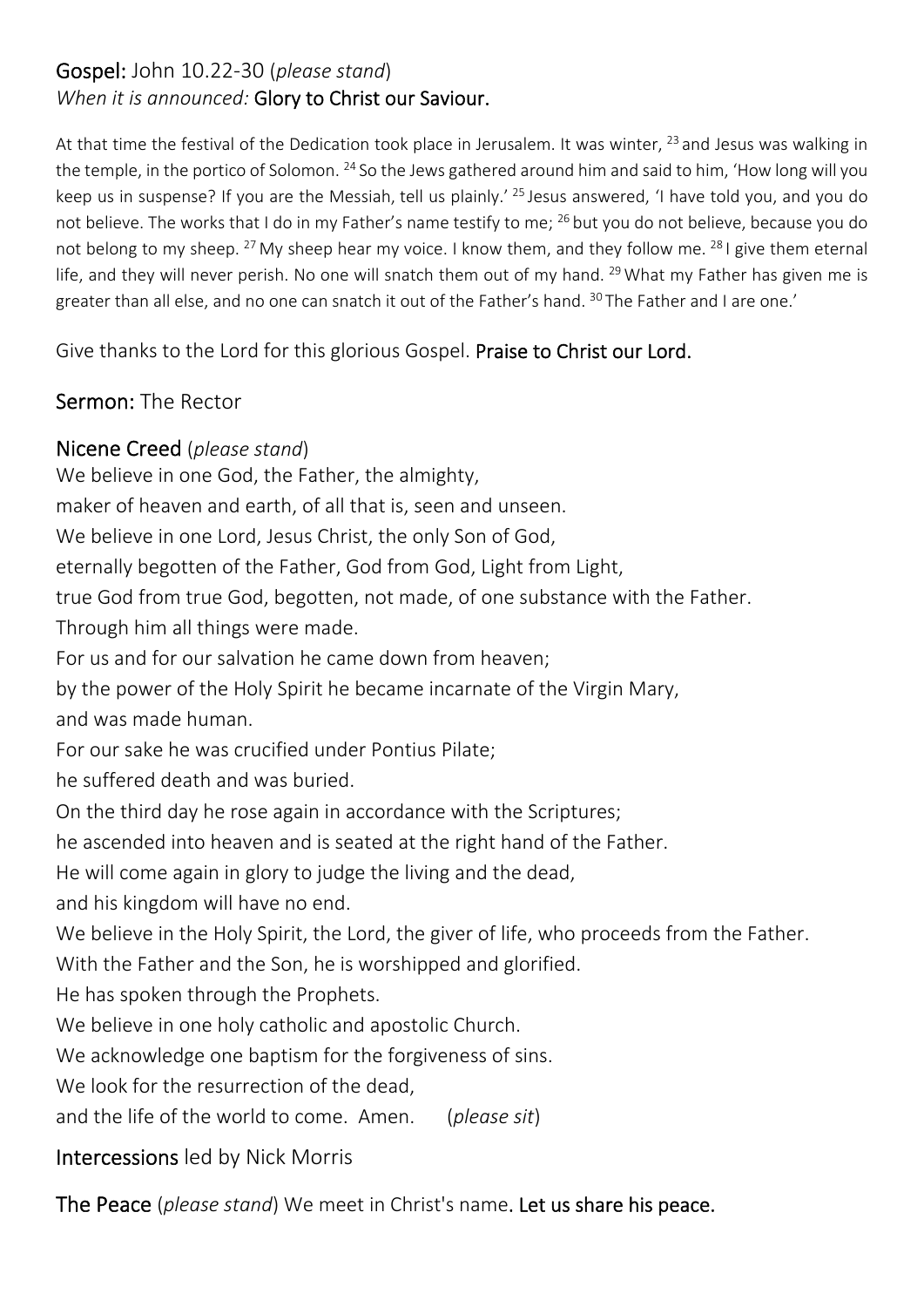### THE LITURGY OF THE SACRAMENT

### Offertory Hymn (*please stand*)

1 O God, you search me and you know me. All my thoughts lie open to your gaze. When I walk or lie down you are before me: ever the maker and keeper of my days.

2 You know my resting and my rising. You discern my purpose from afar, and with love everlasting you besiege me: in every moment of life or death, you are.

3 Before a word is on my tongue, Lord, you have known its meaning through and through.

You are with me beyond my understanding: God of my present, my past and future, too. 4 Although your Spirit is upon me, still I search for shelter from your light. There is nowhere on earth I can escape you: even the darkness is radiant in your sight.

5 For you created me and shaped me, gave me life within my mother's womb. For the wonder of who I am, I praise you: safe in your hands, all creation is made new.

> based on Psalm 139 © 1992 Bernadette Farrell OneLicense # A‐632863

### Offertory Prayer (*please stand*)

Let us present our offerings to the Lord. Yours, Lord, is the greatness, the power, the glory, the splendour and the majesty; for everything in heaven and on earth is yours. All things come from you, and of your own we give you.

### The Eucharistic Prayer

The Lord be with you. And also with you. Lift up your hearts. We lift them to the Lord. Let us give thanks to the Lord our God. It is right to give God thanks and praise.

Worship and praise belong to you, Author of all being. Your power sustains, your love restores, our broken world. You are unceasingly at work, from chaos bringing order and filling emptiness with life. Christ, raised from the dead, proclaims the dawn of hope. He lives in us that we may walk in light. Your Spirit is fire in us, your breath is power to purge our sin and warm our hearts to love. As children of your redeeming purpose, freed by him who burst from the tomb and opened the gate of life, we offer you our praise, with angels and archangels and the whole company of heaven, singing the hymn of your unending glory:

Holy, holy, holy Lord God of power and might. Heaven and earth are full of your glory. Hosanna in the highest. Blessed is he who comes in the name of the Lord. Hosanna in the highest. (*please sit*)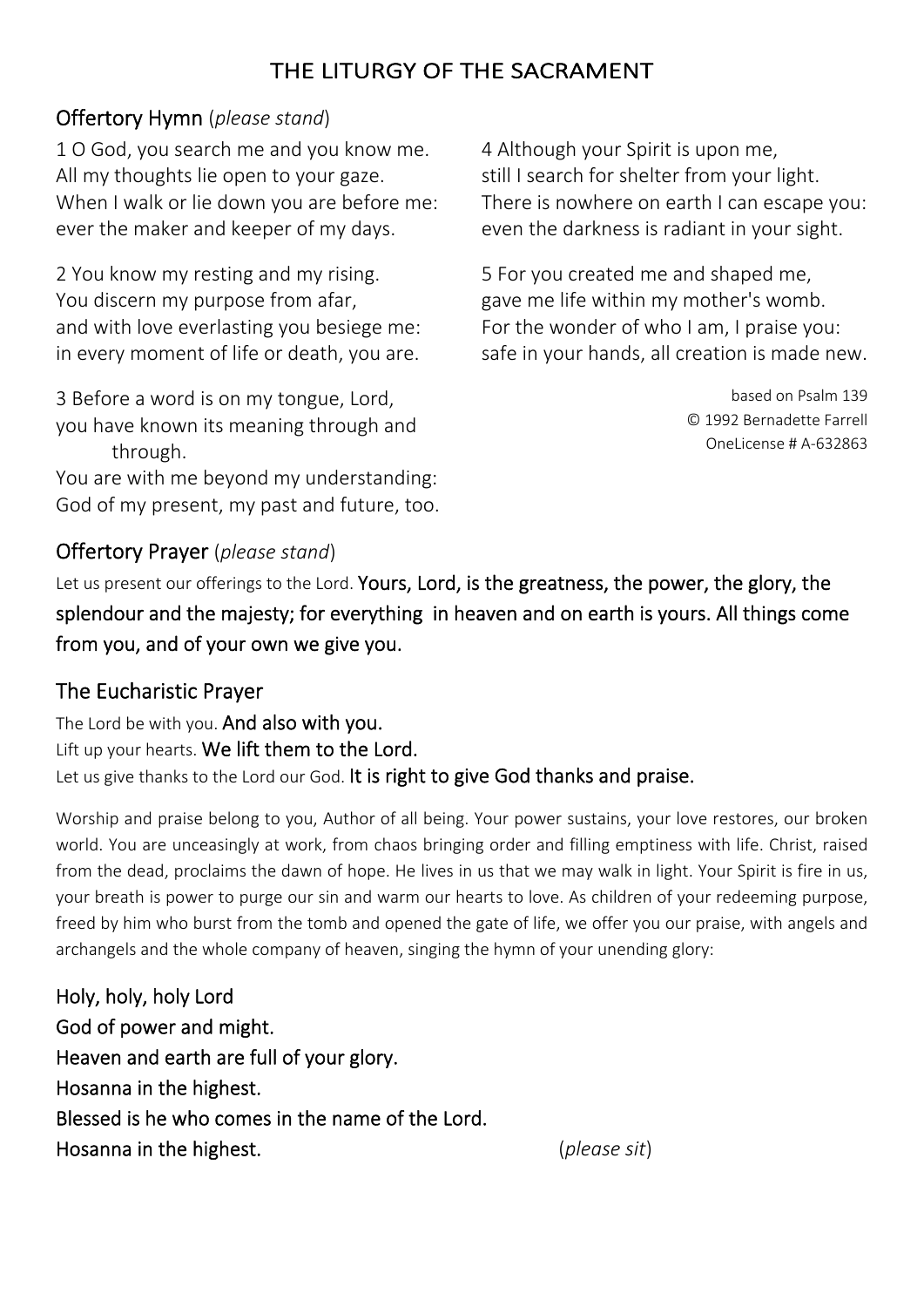Praise and thanksgiving be to you, Lord of all, for by the Cross eternal life is ours and death is swallowed up in victory. In the first light of Easter, glory broke from the tomb and changed the women's sorrow into joy. From the Garden the mystery dawned that he whom they had loved and lost is with us now in every place for ever. Making himself known in the breaking of the bread, speaking peace to his fearful disciples, welcoming weary fisherman on the shore, he renewed his promise of his presence and of a new birth in the Spirit, who sets the seal of freedom on your sons and daughters. Before he was given up to suffering and death, recalling the night of Israel's release, the night in which slaves walked free, at supper with his disciples he took bread and offered you thanks. He broke the bread, and gave it to them, saying: "Take, eat. This is my Body: it is broken for you." After supper, he took the cup, he offered you thanks, and gave it to them saying: "Drink this, all of you. This is my Blood of the new covenant; it is poured out for you, and for all, that sins may be forgiven. Do this in remembrance of me."

#### We now obey your Son's command. We recall his blessed passion and death, his glorious resurrection and ascension; and we look for the coming of his Kingdom. Made one with him, we offer you these gifts and with them ourselves, a single, holy, living sacrifice.

Hear us, most merciful Father, and send your Holy Spirit upon us and upon this bread and this wine, that, overshadowed by his life‐giving power, they may be the Body and Blood of your Son, and we may be kindled with the fire of your love and renewed for the service of your Kingdom.

Help us, who are baptised into the fellowship of Christ's Body to live and work to your praise and glory; may we grow together in unity and love until at last, in your new creation, we enter into our heritage in the company of the Virgin Mary, the apostles, and prophets, and of all our brothers and sisters living and departed.

Through Jesus Christ our Lord, with whom, and in whom, in the unity of the Holy Spirit, all honour and glory be to you, Lord of all ages, world without end. Amen.

### The Breaking of the Bread

The living bread is broken for the life of the world. Lord, unite us in this sign.

### The Lord's Prayer

Our Father in heaven, hallowed be your name, your kingdom come, your will be done, on earth as in heaven. Give us today our daily bread. Forgive us our sins as we forgive those who sin against us. Do not bring us to the time of trial but deliver us from evil. For the kingdom, the power and the glory are yours, now and for ever. Amen.

### Agnus Dei *see separate music sheet*

Jesus, Lamb of God: have mercy on us. Jesus, bearer of our sins: have mercy on us. Jesus, Redeemer of the world: give us your peace.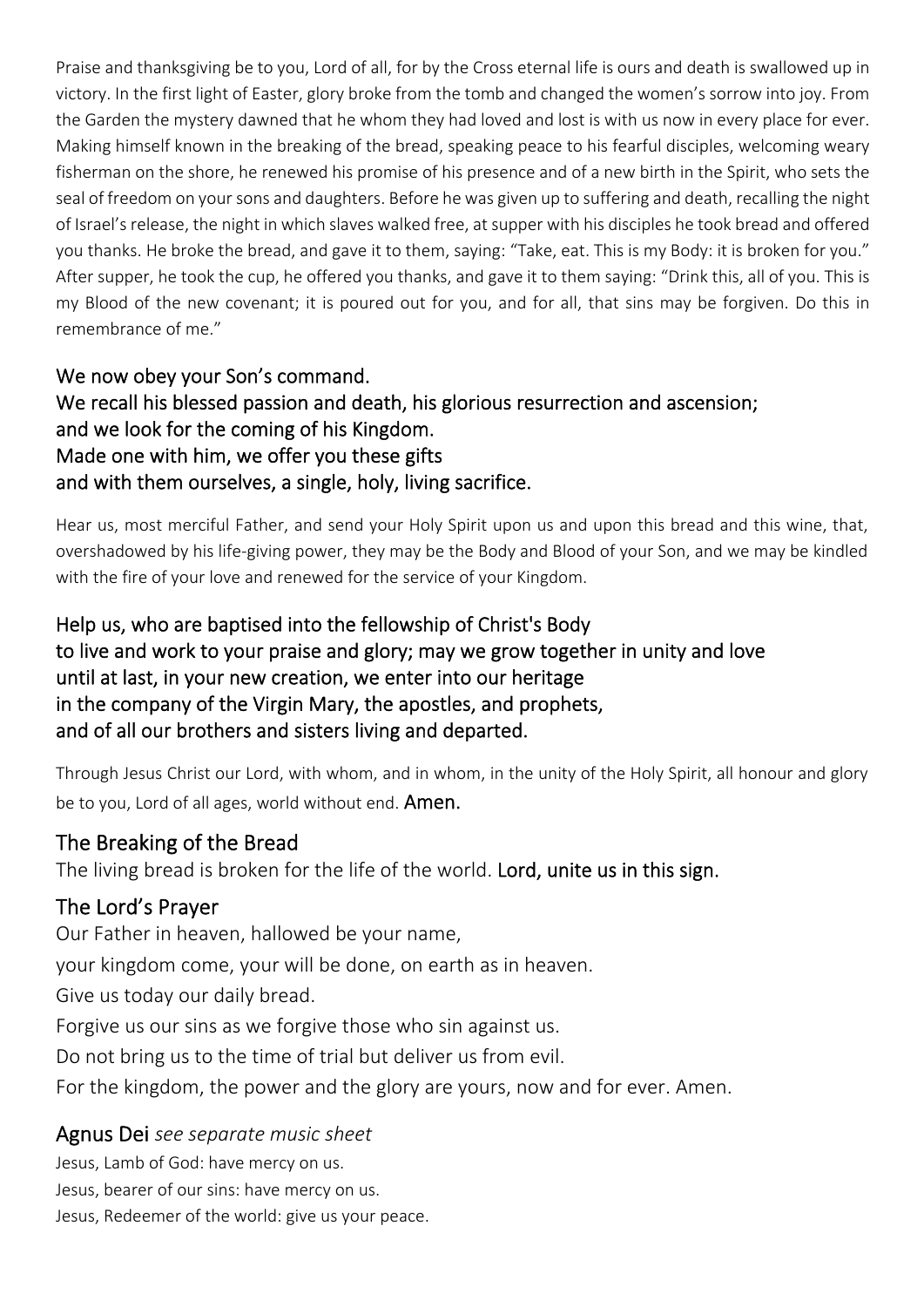### **Communion**

*is administered at the bottom of the chancel steps. Please use the hand sanitiser provided before and after receiving communion.* 

1 The Lord's my shepherd, I'll not want. He makes me lie in pastures green. He leads me by the still, still waters, his goodness restores my soul.

*And I will trust in you alone, and I will trust in you alone, for your endless mercy follows me, your goodness will lead me home.* 

2 He guides my ways in righteousness, and he anoints my head with oil, and my cup, it overflows with joy, I feast on his pure delights.

3 And though I walk the darkest path, I will not fear the evil one, for you are with me, and your rod and staff are the comfort I need to know.

Stuart Townend © Thankyou Music CCLI Licence # 237731

## THANKSGIVING AND SENDING OUT

### Post Communion Prayer

Father of all, we give you thanks and praise that when we were still far off you met us in your Son and brought us home. Dying and living, he declared your love, gave us grace, and opened the gate of glory. May we who share Christ's body live his risen life; we who drink his cup bring life to others; we whom the Spirit lights, give light to the world. Keep us firm in the hope you have set before us, so we and all your children shall be free, and the whole earth live to praise your name; through Christ our Lord. Amen.

#### Final Hymn (*please stand*)

1 O Jesus, I have promised to serve thee to the end; be thou for ever near me, my Master and my Friend: I shall not fear the battle if thou art by my side, nor wander from the pathway if thou wilt be my guide.

2 O let me hear thee speaking in accents clear and still above the storms of passion, the murmurs of self‐will; O speak to reassure me, to hasten or control; O speak, and make me listen, thou guardian of my soul.

3 O Jesus, thou hast promised to all who follow thee, that where thou art in glory there shall thy servant be; and, Jesus, I have promised to serve thee to the end: O give me grace to follow, my Master and my Friend.

4 O let me see thy foot-marks, and in them plant mine own; my hope to follow duly is in thy strength alone: O guide me, call me, draw me, uphold me to the end; and then in heaven receive me, my Saviour and my Friend.